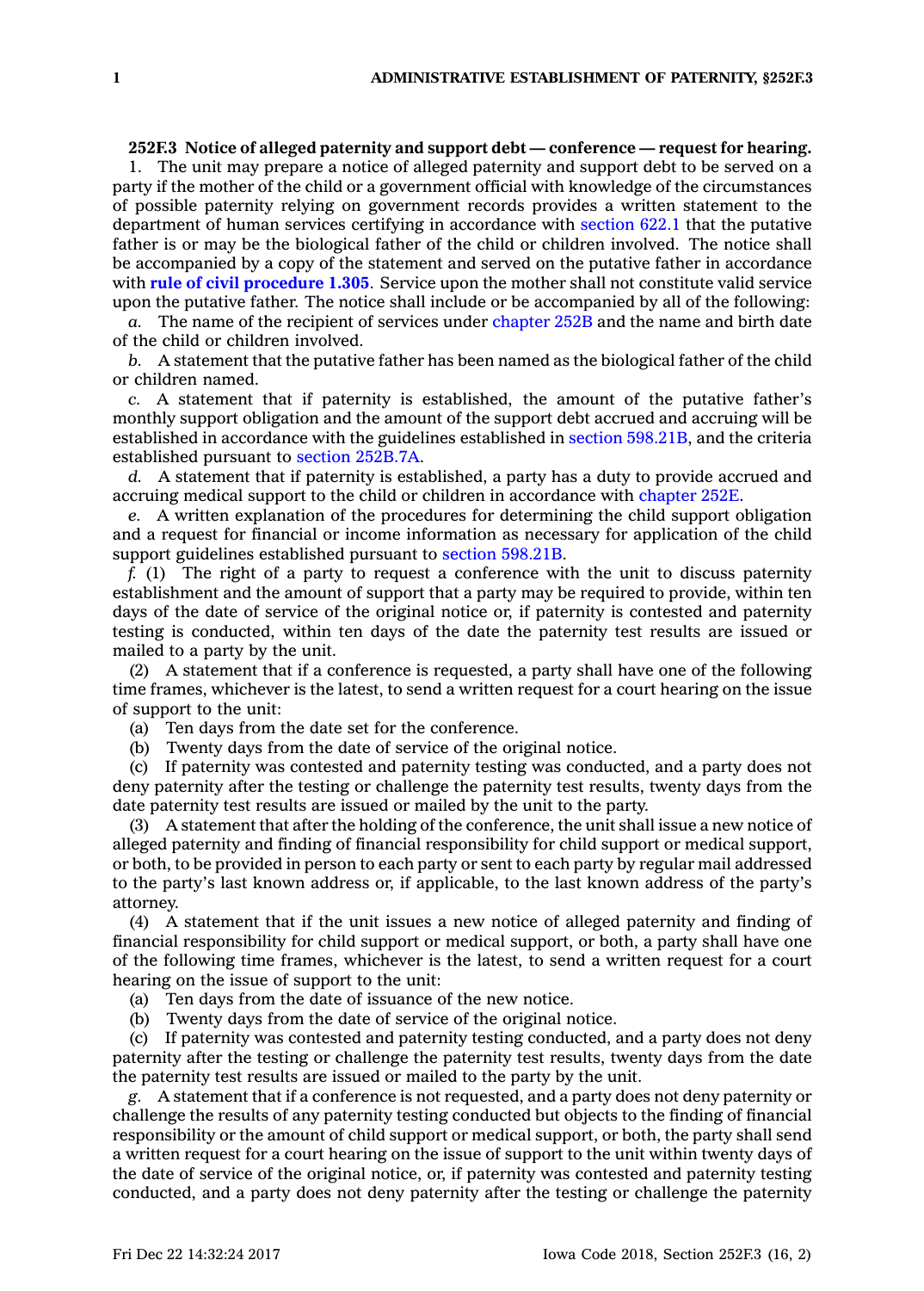test results, within twenty days from the date the paternity test results are issued or mailed to the party by the unit, whichever is later.

*h.* A statement that if <sup>a</sup> timely written request for <sup>a</sup> hearing on the issue of support is received by the unit, the party shall have the right to <sup>a</sup> hearing to be held in district court and that if no timely written request is received and paternity is not contested, the administrator shall enter an order establishing the putative father as the father of the child or children and establishing child support or medical support, or both, in accordance with the notice of alleged paternity and support debt.

*i.* A written explanation of the rights and responsibilities associated with the establishment of paternity.

*j.* A written explanation of <sup>a</sup> party's right to deny paternity, the procedures for denying paternity, and the consequences of the denial.

*k.* A statement that if <sup>a</sup> party contests paternity, the party shall have twenty days from the date of service of the original notice to submit <sup>a</sup> written denial of paternity to the unit.

*l.* A statement that if paternity is contested, the unit shall, at the request of the party contesting paternity or on its own initiative, enter an administrative order requiring the putative father, mother, and child or children involved, to submit to paternity testing.

*m.* A statement that if paternity tests are conducted, the unit shall provide <sup>a</sup> copy of the test results to each party in person or send <sup>a</sup> copy to each party by regular mail, addressed to the party's last known address, or, if applicable, to the last known address of the party's attorney.

*n.* A statement setting forth the time frames for contesting paternity after paternity tests are conducted.

*o.* Other information as the unit finds appropriate.

2. The time limitations established for the notice provisions under [subsection](https://www.legis.iowa.gov/docs/code/252F.3.pdf) 1 are binding unless otherwise specified in this [chapter](https://www.legis.iowa.gov/docs/code//252F.pdf) or waived pursuant to [section](https://www.legis.iowa.gov/docs/code/252F.8.pdf) 252F.8.

3. *a.* If notice is served on <sup>a</sup> party, the unit shall file <sup>a</sup> true copy of the notice and the original return of service with the appropriate clerk of the district court as follows:

(1) In the county in which the child or children reside if the action is for purposes of establishing paternity and future child or medical support, or both.

(2) In the county in which the child or children involved last received public assistance benefits in the state, if the action is for purposes of establishing paternity and child or medical support, or both, only for prior periods of time when the child or children received public assistance, and no ongoing child or medical support obligation is to be established by this action.

(3) If the action is the result of <sup>a</sup> request from another state or foreign country to establish paternity of <sup>a</sup> putative father located in Iowa, in the county in which the putative father resides.

*b.* All subsequent documents filed or court hearings held related to the action shall be in the district court in the county in which notice was filed pursuant to this [subsection](https://www.legis.iowa.gov/docs/code/252F.3.pdf). The clerk shall file and docket the action.

4. A party or the child support recovery unit may request <sup>a</sup> court hearing regarding establishment of paternity or <sup>a</sup> determination of support, or both.

*a.* Upon receipt of <sup>a</sup> timely written response requesting <sup>a</sup> hearing or on its own initiative, the unit shall certify the matter for hearing in the district court in the county where the original notice of alleged paternity and support debt is filed, in accordance with [section](https://www.legis.iowa.gov/docs/code/252F.5.pdf) 252F.5.

*b.* If paternity establishment was contested and paternity tests conducted, <sup>a</sup> court hearing on the issue of paternity shall be held no earlier than thirty days from the date paternity test results are issued to all parties by the unit, unless the parties mutually agree to waive the time frame pursuant to [section](https://www.legis.iowa.gov/docs/code/252F.8.pdf) 252F.8.

*c.* Any objection to the results of paternity tests shall be filed no later than twenty days after the date paternity test results are issued or mailed to each party by the unit. Any objection to paternity test results filed by <sup>a</sup> party more than twenty days after the date paternity tests are issued or mailed to the party by the unit shall not be accepted or considered by the court.

5. If <sup>a</sup> timely written response and request for <sup>a</sup> court hearing is not received by the unit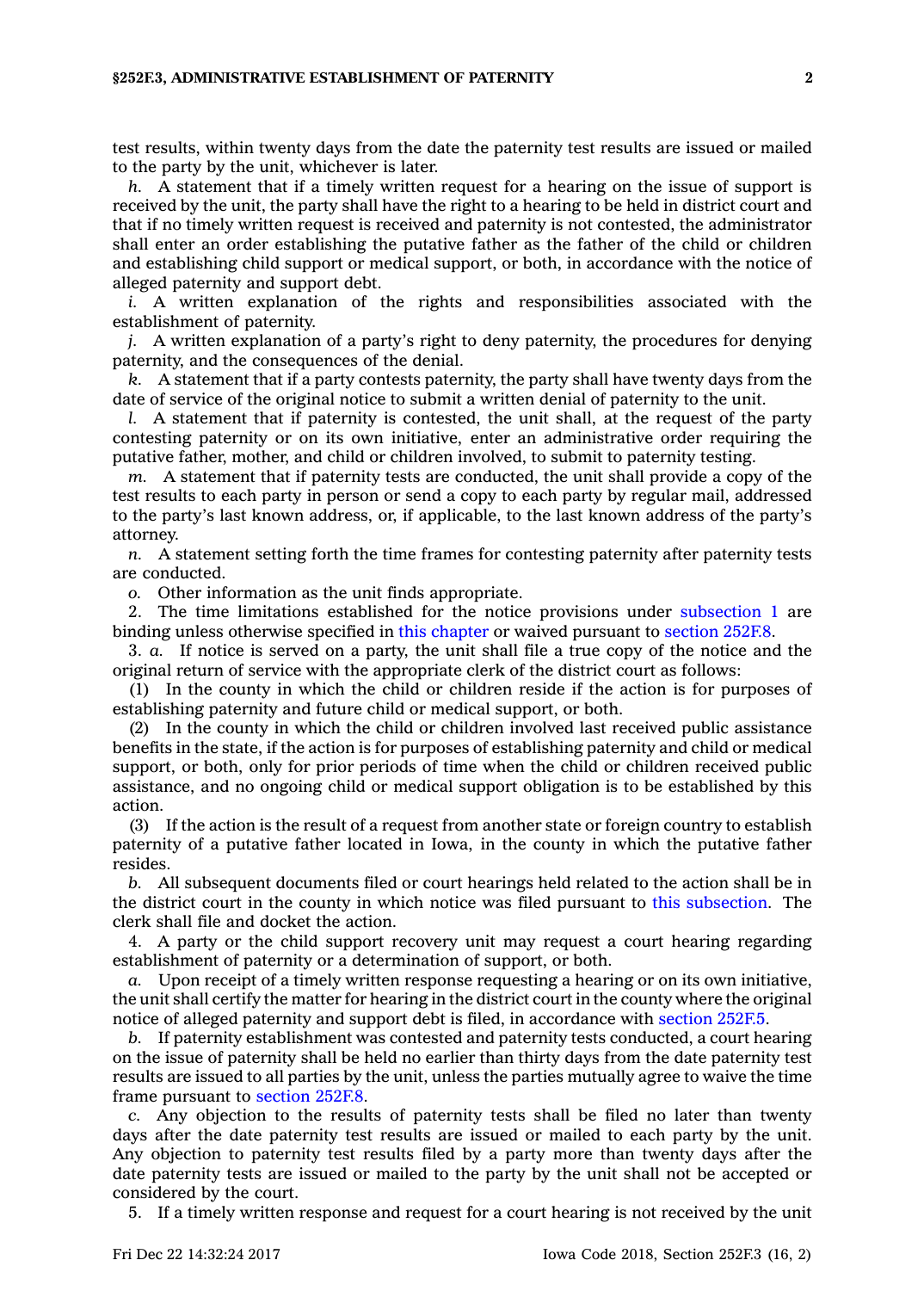and <sup>a</sup> party does not deny paternity, the administrator shall enter an order in accordance with [section](https://www.legis.iowa.gov/docs/code/252F.4.pdf) 252F.4.

6. *a.* If <sup>a</sup> party contests the establishment of paternity, the party shall submit, within twenty days of service of the notice on the party under [subsection](https://www.legis.iowa.gov/docs/code/252F.3.pdf) 1, <sup>a</sup> written statement contesting paternity establishment to the unit. Upon receipt of <sup>a</sup> written challenge of paternity establishment, or upon initiation by the unit, the administrator shall enter ex parte administrative orders requiring the mother, child or children involved, and the putative father to submit to paternity testing, except that if the mother and child or children previously submitted blood or genetic specimens in <sup>a</sup> prior action to establish paternity against <sup>a</sup> different putative father, the previously submitted specimens and prior results, if available, may be utilized for testing in this action. Either the mother or putative father may contest paternity under this [chapter](https://www.legis.iowa.gov/docs/code//252F.pdf).

*b.* The orders shall be filed with the clerk of the district court in the county where the notice was filed and have the same force and effect as <sup>a</sup> court order for paternity testing.

*c.* The unit shall issue copies of the respective administrative orders for paternity testing to the mother and putative father in person, or by regular mail to the last known address of each, or if applicable, to the last known address of the attorney for each.

*d.* If <sup>a</sup> paternity test is ordered under this [section](https://www.legis.iowa.gov/docs/code/252F.3.pdf), the administrator shall direct that inherited characteristics be analyzed and interpreted, and shall appoint an expert qualified as an examiner of genetic markers to analyze and interpret the results. The test shall be of <sup>a</sup> type generally acknowledged as reliable by accreditation entities designated by the secretary of the United States department of health and human services and shall be performed by <sup>a</sup> laboratory approved by an accreditation entity.

*e.* The party contesting paternity shall be provided one opportunity to reschedule the paternity testing appointment if the testing is rescheduled prior to the date of the originally scheduled appointment.

*f.* An original copy of the test results shall be filed with the clerk of the district court in the county where the notice was filed. The child support recovery unit shall issue <sup>a</sup> copy of the filed test results to each party in person, or by regular mail to the last known address of each, or if applicable, to the last known address of the attorney for each. However, if the action is the result of <sup>a</sup> request from another state or foreign country, the unit shall issue <sup>a</sup> copy of the results to the initiating agency in that jurisdiction.

*g.* Verified documentation of the chain of custody of the blood or genetic specimens is competent evidence to establish the chain of custody. The testimony of the appointed expert is not required. A verified expert's report of test results which indicate <sup>a</sup> statistical probability of paternity is sufficient authenticity of the expert's conclusion.

*h.* A verified expert's report shall be admitted as evidence to establish administrative paternity, and, if <sup>a</sup> court hearing is scheduled to resolve the issue of paternity, shall be admitted as evidence and is admissible at trial.

*i.* If the verified expert concludes that the test results show that the putative father is not excluded and that the probability of the putative father's paternity is ninety-five percent or higher, there shall be <sup>a</sup> rebuttable presumption that the putative father is the biological father, and the evidence shall be sufficient as <sup>a</sup> basis for administrative establishment of paternity.

(1) In order to challenge the presumption of paternity, <sup>a</sup> party shall file <sup>a</sup> written notice of the challenge with the district court within twenty days from the date the paternity test results are issued or mailed to all parties by the unit. Any challenge to <sup>a</sup> presumption of paternity resulting from paternity tests, or to paternity test results filed after the lapse of the twenty-day time frame shall not be accepted or admissible by the unit or the court.

(2) A copy of the notice challenging the presumption of paternity shall be provided to any other party in person, or by mailing the notice to the last known address of each party, or if applicable, to the last known address of each party's attorney.

(3) The party challenging the presumption of paternity has the burden of proving that the putative father is not the father of the child.

(4) The presumption of paternity may be rebutted only by clear and convincing evidence.

*j.* If the verified expert concludes that the test results indicate that the putative father is not excluded and that the probability of the putative father's paternity is less than ninety-five